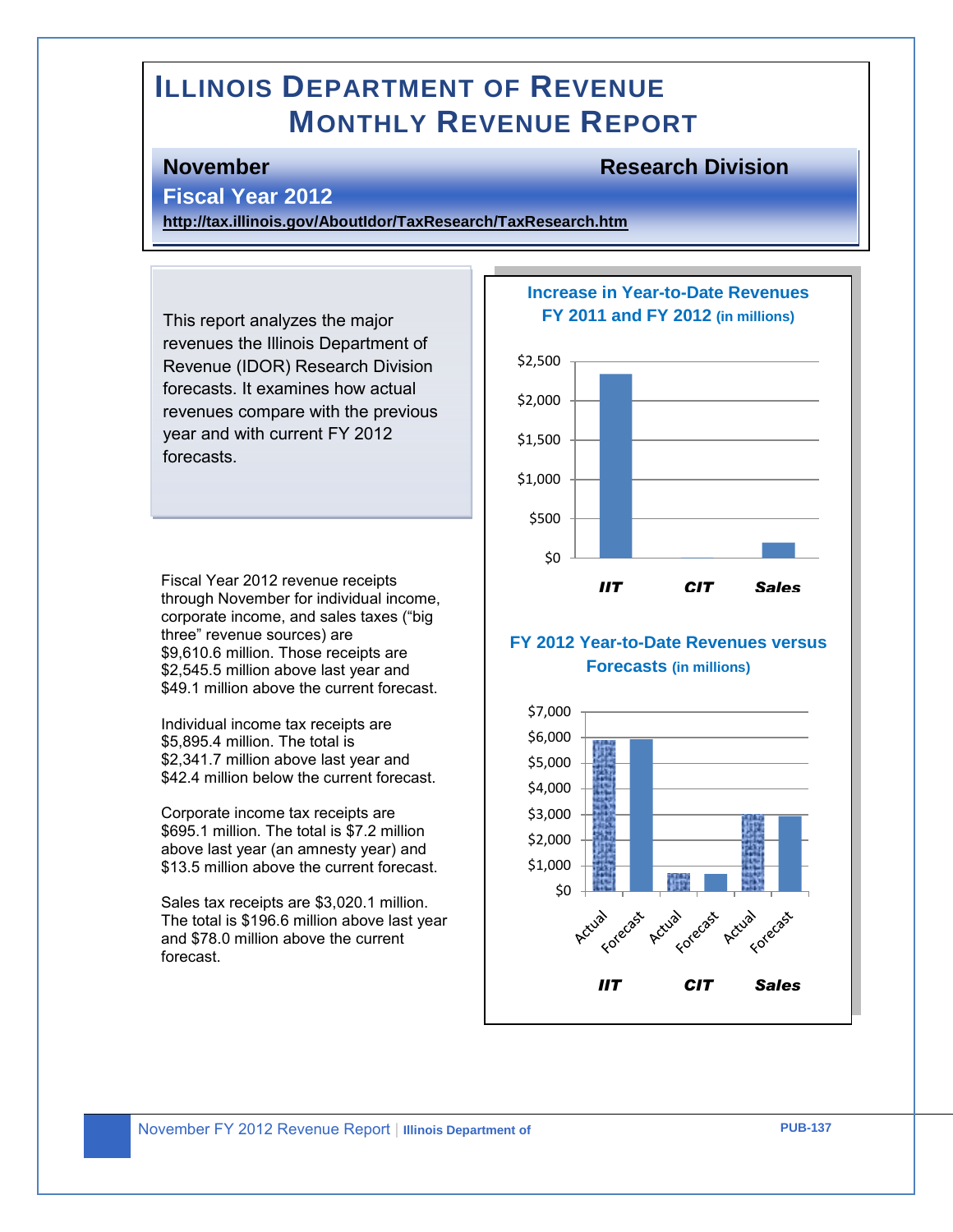# **FEATURE**

The state is still seeing the effects of the Tax Amnesty that ran in October and November of 2010. The 2010 amnesty generated \$717 million in total tax collections (both state and local money) – most of it receipted last November, December and January. Amnesty had two effects:

- $\triangleright$  It inflated receipts in November and December of 2010 and in January of 2011.
- $\triangleright$  It moved into the amnesty period receipts that would otherwise have been collected later in FY 2011 or in future years.

#### **Inflated receipts during amnesty period**

The effects of amnesty in looking at year-over-year receipts are best illustrated with sales tax. State sales tax receipts were \$674.7 million in November of 2010 and \$602.1 million in November of 2011. What appears to be a 10 percent decline in receipts is explained by the \$122.5 million in sales tax amnesty receipts received in November of 2010. The same amnesty related bump occurred with income tax, but it is masked by the tax rate increase that occurred on January 1, 2011.

Our research office staff accounted for this one-time bump when making the FY 2012 revenue forecasts.

#### **Reduced post-amnesty tax receipts**

The state saw significant payments during this period, many from taxpayers who sought to take advantage of the penalty and interest waivers (and to avoid the double penalty and interest after the amnesty period). Because taxpayers came forward and paid during the amnesty period, typical postamnesty period receipts from audits, delinquent collection activity, and billings were reduced because the payments had already been made. This is a difficult number to quantify precisely, because it involves predicting taxpayer behavior.

We estimate that the amnesty program caused the shift into the amnesty period of approximately

- \$165 million from the second half of fiscal year 2011;
- \$150 million from fiscal year 2012; and,
- \$390 million from fiscal year 2013 and beyond.

When making the FY 2012 revenue forecasts, we assumed a portion of the reduction would be made up because auditors, collectors, and litigators would be freed to work on other cases.

# **TECHNICAL NOTE**

The sum of individual tax components may not equal the total due to rounding.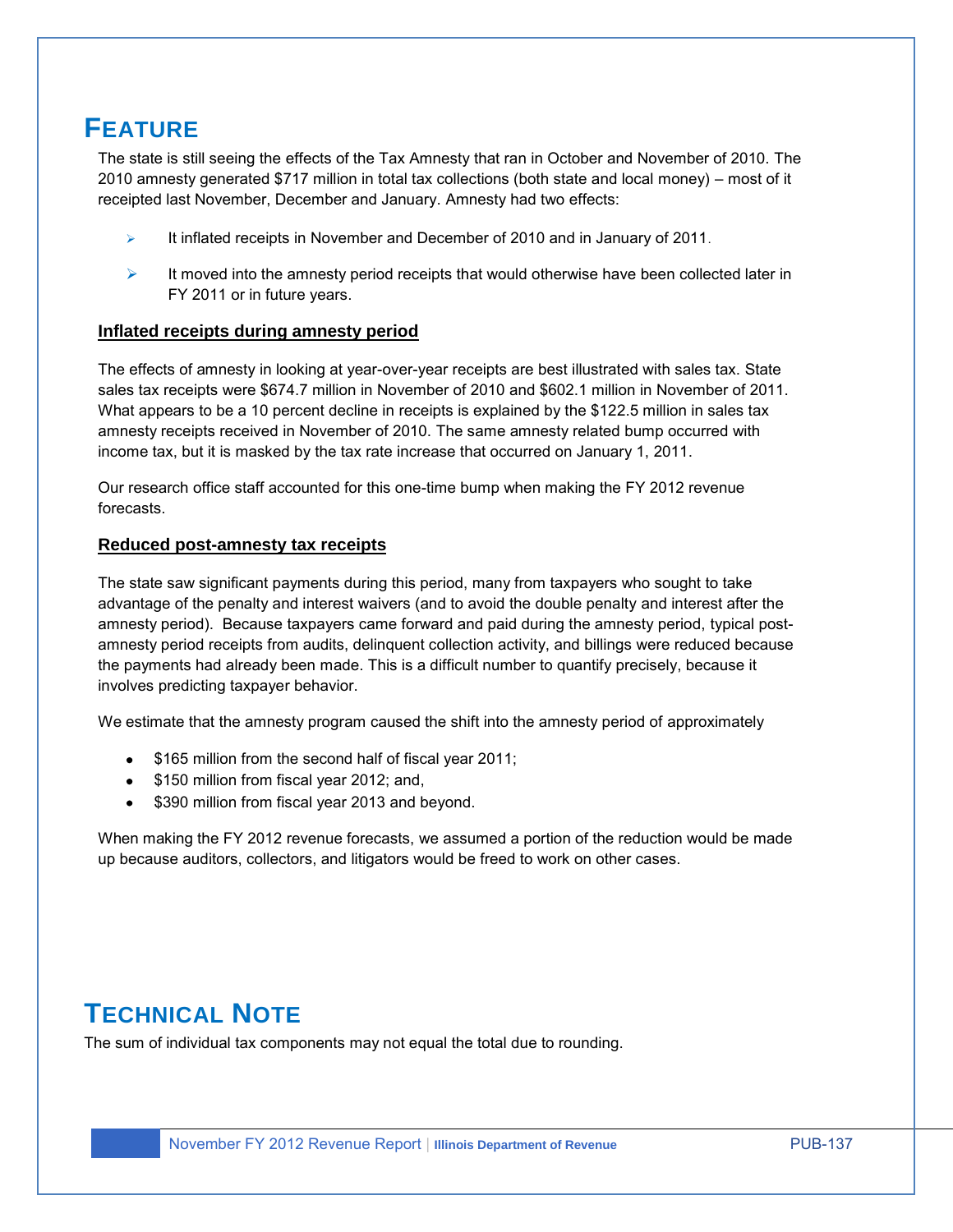# **Individual Income Tax (IIT)**

Note that one-time amnesty-related payments totaling \$40.9 million were deposited across November (\$35.3 million), December (\$4.6 million), and January (\$1.0 million) of last year. The distorting impact on year-over-year comparisons is masked due to the impact of the TY 2011 tax increase.

November individual income tax receipts came in 2.7 percent below our forecast for the month. With this monthly result, IIT receipts are 0.7 percent below our year-to-date forecast. The tax rate increase accounts for much of the 65.9 percent growth since last year.

| <b>Note: FY2011</b><br>Year-to-Date (\$ millions)<br>includes amnesty-related payments (\$<br>millions |                 |               |              |  |
|--------------------------------------------------------------------------------------------------------|-----------------|---------------|--------------|--|
| Actual                                                                                                 | <b>Forecast</b> | \$ Difference | % Difference |  |
| \$5,895.4                                                                                              | \$5,937.8       | $-$42.4$      | $-0.7%$      |  |
| FY 2011                                                                                                | FY 2012         | \$ Difference | % Difference |  |
| \$3,553.7                                                                                              | \$5,895.4       | \$2,341.7     | 65.9%        |  |

Our outlook for the rest of the fiscal year calls for modest growth in IIT receipts, reflecting of a weak labor market.

Withholdings receipts were 3.1 percent below our forecast for the month, mainly because of "higher than average in-transit" payments. These "in transit" funds were collected in November but not deposited until December. Year-to-date withholdings receipts, which are a better indicator of performance, are a 0.1 percent below forecast.

Non-Withholdings receipts were 14.6 percent above our forecast for November, leaving year-to-date receipts 6.0 percent below our forecast. These receipts, comprised of four estimated payments and a final payment made with the returns are highly. Eighty percent of non-withholding has yet to be paid, so it is too early to draw conclusions about the performance of non-withholdings for this fiscal year.

#### **Components Year-to-Date (\$ millions) Note: FY2011 includes amnesty-related payments**

|                     | Actual    | <b>Forecast</b> | \$ Difference | % Difference |
|---------------------|-----------|-----------------|---------------|--------------|
| Withholding         | \$5,350.0 | \$5.357.4       | $-\$7.5$      | $-0.1%$      |
| Estimated and final | \$545.4   | \$580.3         | $-$ \$34.9    | $-6.0\%$     |
| Total               | \$5,895.4 | \$5,937.8       | $-$ \$42.4    | $-0.7%$      |

*Payment totals match the Comptroller's receipts. Withholding and estimated and final payments are derived from IDOR collection data and in-transit fund data. Totals may not equal individual components due to rounding.*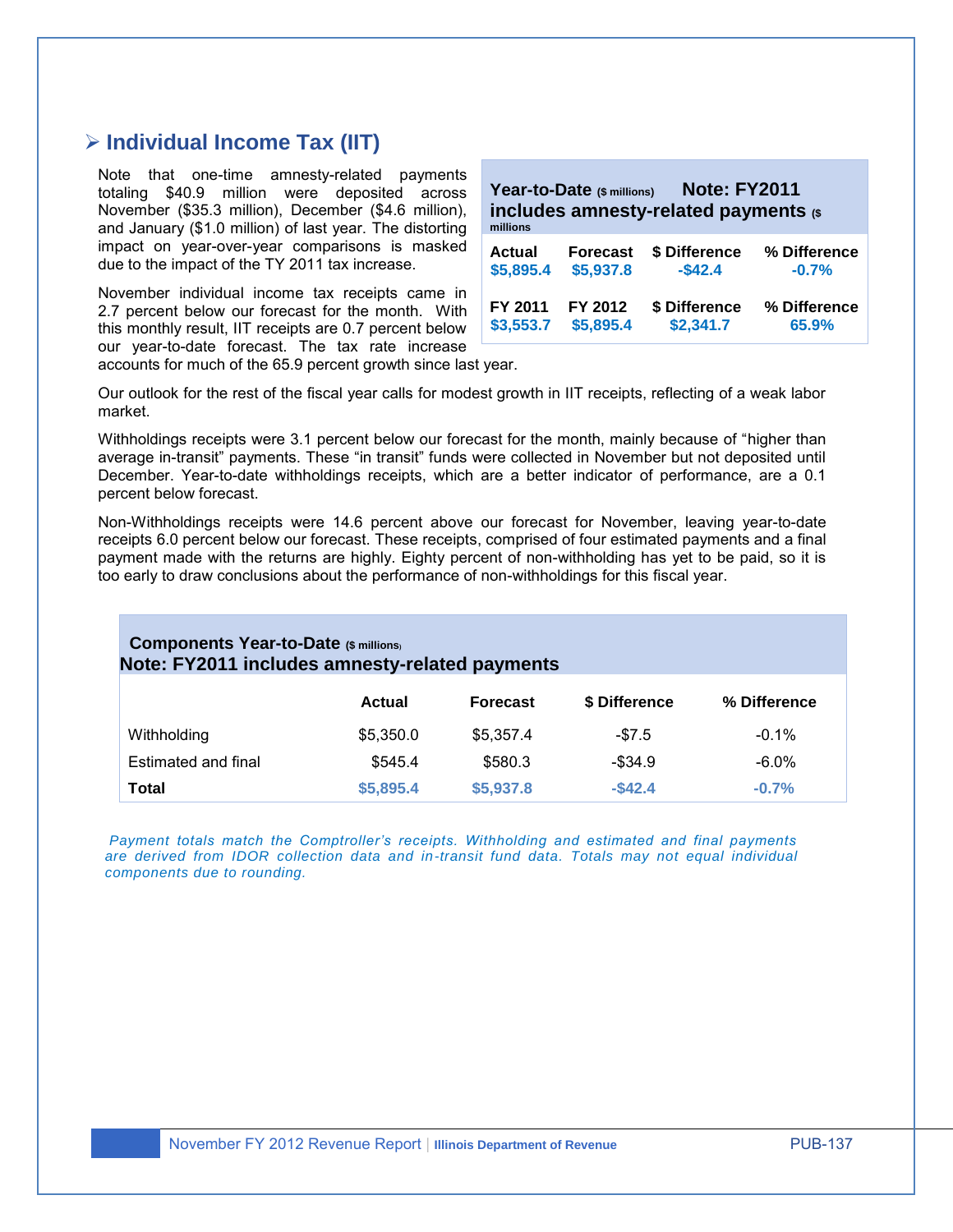# **Corporate Income Tax (CIT)**

Note that one-time amnesty-related payments totaling \$302.2 million were deposited across November (\$251.7 million), December (\$27.2 million), and January (\$23.3 million) of last year. The distorting impact on year-over-year comparisons is masked by the impact of the FY 2011 tax increase

CIT has several key receipt months. For calendar year filers estimated payments are due in April,

**Year-to-Date comparison (\$ millions) Note: FY2011 includes amnesty-related payments Actual Forecast \$ Difference % Difference**

| Auuai   | гинсчаэг | <b>A DILIGEDITE</b> | $\alpha$ directive |
|---------|----------|---------------------|--------------------|
| \$695.1 | \$681.7  | \$13.5              | 2.0%               |
| FY 2011 | FY 2012  | \$ Difference       | % Difference       |
| \$687.9 | \$695.1  | \$7.2               | 1.1%               |

June, September and December and final payments are due in March. The next significant month for CIT receipts will be in December. Receipts continue to come in at forecast.

# **Sales Tax**

Note that one-time amnesty-related payments totaling \$163.9 million were deposited across November (\$122.5 million), December (\$36.0 million), and January (\$5.4 million) of last year. These one-time payments will therefore affect year-over-year comparisons going forward. A year-to-date comparison with FY 2011 net of last year's amnesty-related payments can be found in the component table below. Comparisons that exclude FY 2011's amnesty-related payments are a

| Year-to-Date comparison (\$ millions)<br>Note: FY2011 includes amnesty-related payments |                 |               |              |  |
|-----------------------------------------------------------------------------------------|-----------------|---------------|--------------|--|
| <b>Actual</b>                                                                           | <b>Forecast</b> | \$ Difference | % Difference |  |
| \$3,020.1                                                                               | \$2,942.1       | \$78.0        | 2.7%         |  |
| FY 2011                                                                                 | FY 2012         | \$ Difference | % Difference |  |
| \$2,823.5                                                                               | \$3,020.1       | \$196.6       | 7.0%         |  |

better indicator of changes in actual taxable spending, since they are not skewed by special, one-time receipts.

State sales/use tax receipts continue to post strong year-over-year growth, increasing 9.0 percent in November FY 2012 compared to November FY 2011 *net of amnesty-related payments*. We expect this growth to moderate considerably in the second half of FY 2012. If we include the amnesty-related payments in November FY 2011's total, receipts in November FY 2012 decreased 10.8 percent.

For anyone looking for the impact of "Black Friday" shopping on receipts, you will have to wait until the December report. Due to tax return filing schedules, there is generally a one month lag between when a sale occurs and when the Illinois Department of Revenue receives the tax from that particular sale. Hence, sales that occurred in November will affect December receipts.

| Year-to-Date comparison (\$ millions)<br>Note: FY2011 excludes amnesty-related |           |           |               |              |  |  |
|--------------------------------------------------------------------------------|-----------|-----------|---------------|--------------|--|--|
|                                                                                | FY 2011   | FY 2012   | \$ Difference | % Difference |  |  |
| <b>Vehicles</b>                                                                | \$376.0   | \$397.9   | \$21.9        | 5.8%         |  |  |
| Motor fuel*                                                                    | \$275.0   | \$350.9   | \$75.9        | 27.6%        |  |  |
| All else                                                                       | \$2,050.0 | \$2,271.3 | \$221.3       | 10.8%        |  |  |
| <b>Total</b>                                                                   | \$2.701.0 | \$3.020.1 | \$319.1       | 11.8%        |  |  |

*\*Estimated. IDOR does not have actual data on sales tax from Motor Fuel.*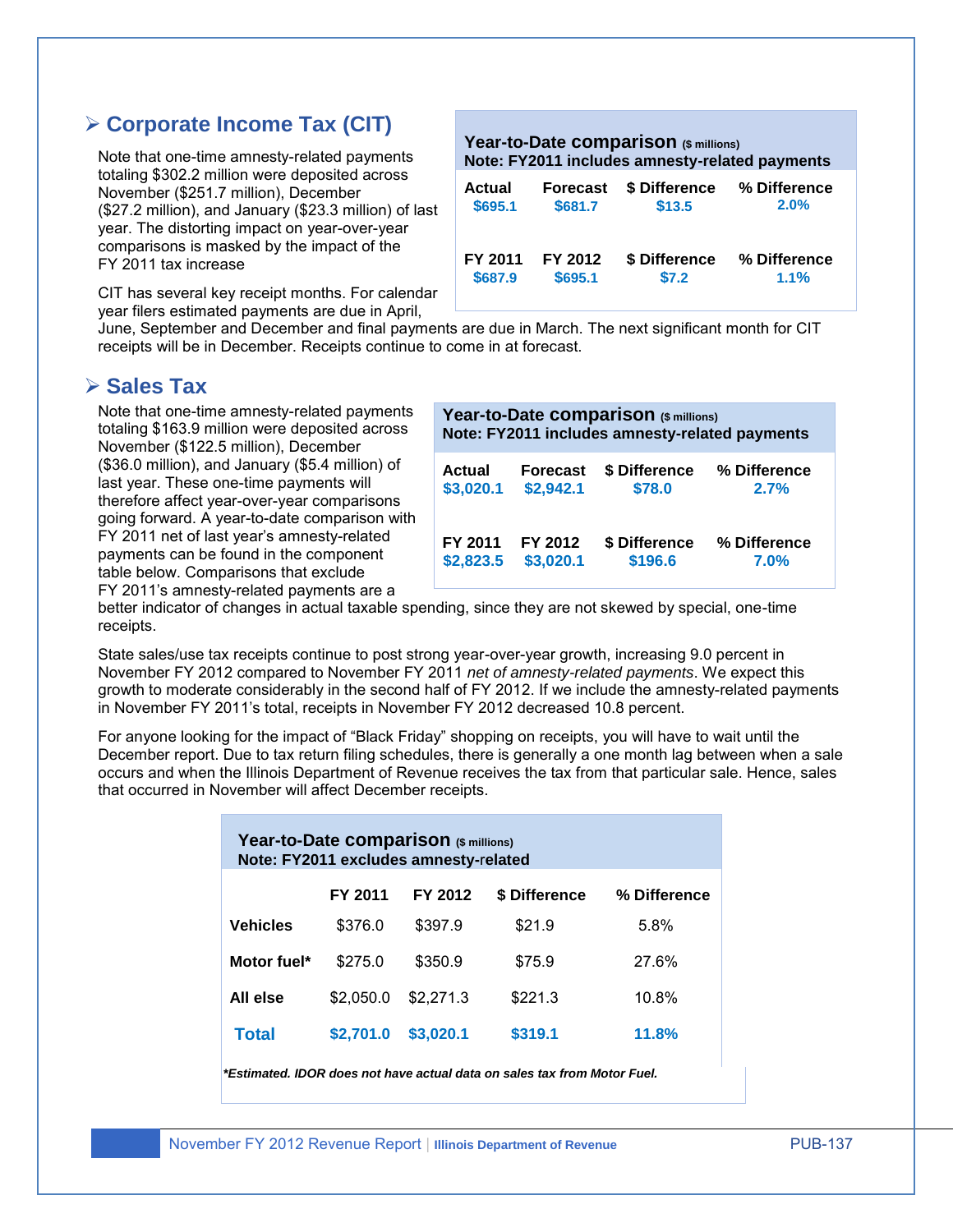# **Tobacco Products Tax**

#### *Long Term Care Fund*

Tobacco Products tax receipts exceed our forecast by \$2.6 million for the first five months of the fiscal year.

| Year-to-Date (\$ millions) |                 |               |              |  |  |
|----------------------------|-----------------|---------------|--------------|--|--|
| Actual                     | <b>Forecast</b> | \$ Difference | % Difference |  |  |
| \$12.6                     | \$10.0          | \$2.6         | 25.6%        |  |  |
| FY 2011                    | FY 2012         | \$ Difference | % Difference |  |  |
| \$11.6                     | \$12.6          | \$1.0         | 8.3%         |  |  |

# **Cigarette Taxes**

Cigarette tax receipts for November exceeded our forecast by \$10.8 million. After the first five months of the fiscal year we are back on track to meet the forecast.

| Year-to-Date (\$ millions) |                    | *Includes the General Revenue Fund |                            |                         |  |
|----------------------------|--------------------|------------------------------------|----------------------------|-------------------------|--|
| All Funds*                 | Actual<br>\$219.8  | <b>Forecast</b><br>\$220.4         | \$ Difference<br>$-\$0.6$  | % Difference<br>$-0.3%$ |  |
| General Revenue Fund       | \$147.0            | \$147.9                            | $-\$0.9$                   | $-0.6%$                 |  |
| All Funds*                 | FY 2011<br>\$226.0 | FY 2012<br>\$219.8                 | \$ Difference<br>$-$ \$6.2 | % Difference<br>$-2.7%$ |  |
| General Revenue Fund       | \$147.5            | \$147.0                            | $-$0.5$                    | $-0.3%$                 |  |

# **Liquor Tax**

Liquor tax receipts for the first five months of FY 2012 were very close to the year-to-date forecast, posting modest growth over the same period in FY 2011.

| Year-to-Date (\$ millions)<br>*Includes the General Revenue Fund |                    |                            |                        |                         |
|------------------------------------------------------------------|--------------------|----------------------------|------------------------|-------------------------|
| All Funds*                                                       | Actual<br>\$117.7  | <b>Forecast</b><br>\$116.4 | \$ Difference<br>\$1.3 | % Difference<br>$1.1\%$ |
| General Revenue Fund                                             | \$69.3             | \$69.3                     | \$0.0                  | $-0.1\%$                |
| All Funds*                                                       | FY 2011<br>\$114.6 | FY 2012<br>\$117.7         | \$ Difference<br>\$3.0 | % Difference<br>2.7%    |
| General Revenue Fund                                             | \$67.3             | \$69.3                     | \$2.0                  | $3.0\%$                 |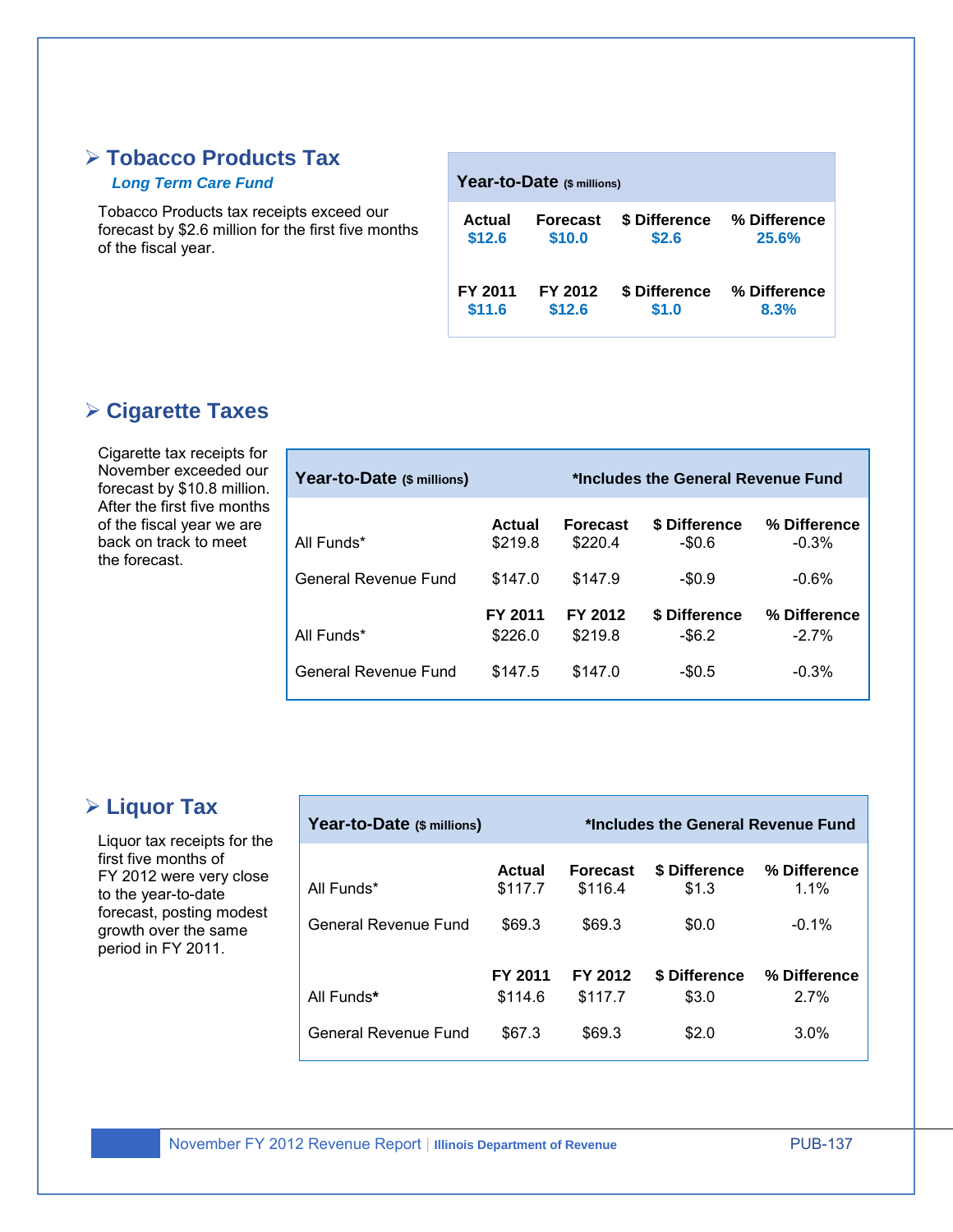# **Hotel Operator's Occupation Tax (HOOT)**

Hotel tax receipts continued to exceed forecast for November. Information regarding Average Daily Rates and Hotel Occupancy are not yet available for the second quarter of this year – limiting our ability to explain this higher than anticipated growth in receipts.

| Year-to-Date (\$ millions) |                   | *Includes the General Revenue Fund |                         |                          |  |
|----------------------------|-------------------|------------------------------------|-------------------------|--------------------------|--|
| All Funds*                 | Actual<br>\$107.0 | <b>Forecast</b><br>\$100.4         | \$ Difference<br>\$6.6  | % Difference<br>6.6%     |  |
| General Revenue Fund       | \$16.9            | \$15.1                             | \$1.7                   | 11.3%                    |  |
| All Funds*                 | FY 2011<br>\$92.4 | FY 2012<br>\$107.0                 | \$ Difference<br>\$14.5 | % Difference<br>$15.7\%$ |  |
| General Revenue Fund       | \$10.8            | \$16.9                             | \$6.0                   | 55.4%                    |  |

# **Estate Tax**

Year-to-date FY 2012 estate tax receipts are up \$19.8 million from our forecast and down \$58.7 million from FY 2011.

FY 2012 estate tax receipts were expected to return to pre-repeal levels starting in November 2011. Estate tax receipts for November are forecast at \$21.8 million. Actual receipts for November totaled \$42.5 million.

| Year-to-Date (\$ millions) |                 |               |              |  |  |
|----------------------------|-----------------|---------------|--------------|--|--|
| Actual                     | <b>Forecast</b> | \$ Difference | % Difference |  |  |
| \$49.3                     | \$29.5          | \$19.8        | 67.1%        |  |  |
| FY 2011                    | FY 2012         | \$ Difference | % Difference |  |  |
| \$108.0                    | \$49.3          | $-$ \$58.7    | $-54.4%$     |  |  |

# **Motor Fuel Taxes**

The year-to-date receipts are on-track with the current forecast.

|                   | <b>UST</b><br>Year-to-Date (\$ millions) |                          |                         |  |                         | FY 2011<br>FY 2012         | \$ Diffe            |
|-------------------|------------------------------------------|--------------------------|-------------------------|--|-------------------------|----------------------------|---------------------|
| Actual<br>\$29.7  | <b>Forecast</b><br>\$29.6                | \$ Difference<br>\$0.1   | % Difference<br>0.3%    |  | \$501.4                 | \$488.1                    | $-$13$              |
| FY 2011<br>\$30.3 | FY 2012<br>\$29.7                        | \$ Difference<br>$-$0.6$ | % Difference<br>$-2.1%$ |  |                         | Year-to-Date (\$ millions) | <b>IFTA</b>         |
|                   |                                          |                          |                         |  | <b>Actual</b><br>\$31.8 | <b>Forecast</b><br>\$31.4  | \$ Differe<br>\$0.4 |

|         | Year-to-Date (\$ millions) | <b>Regular MFT</b> |                            |
|---------|----------------------------|--------------------|----------------------------|
| Actual  | Forecast                   | \$1.4              | \$ Difference % Difference |
| \$488.1 | \$486.8                    |                    | 0.3%                       |
| FY 2011 | FY 2012                    | $-$13.3$           | \$ Difference % Difference |
| \$501.4 | \$488.1                    |                    | $-2.6%$                    |
|         | Year-to-Date (\$ millions) | <b>IFTA</b>        |                            |
| Actual  | <b>Forecast</b>            | \$ Difference      | % Difference               |
| \$31.8  | \$31.4                     | \$0.4              | 1.3%                       |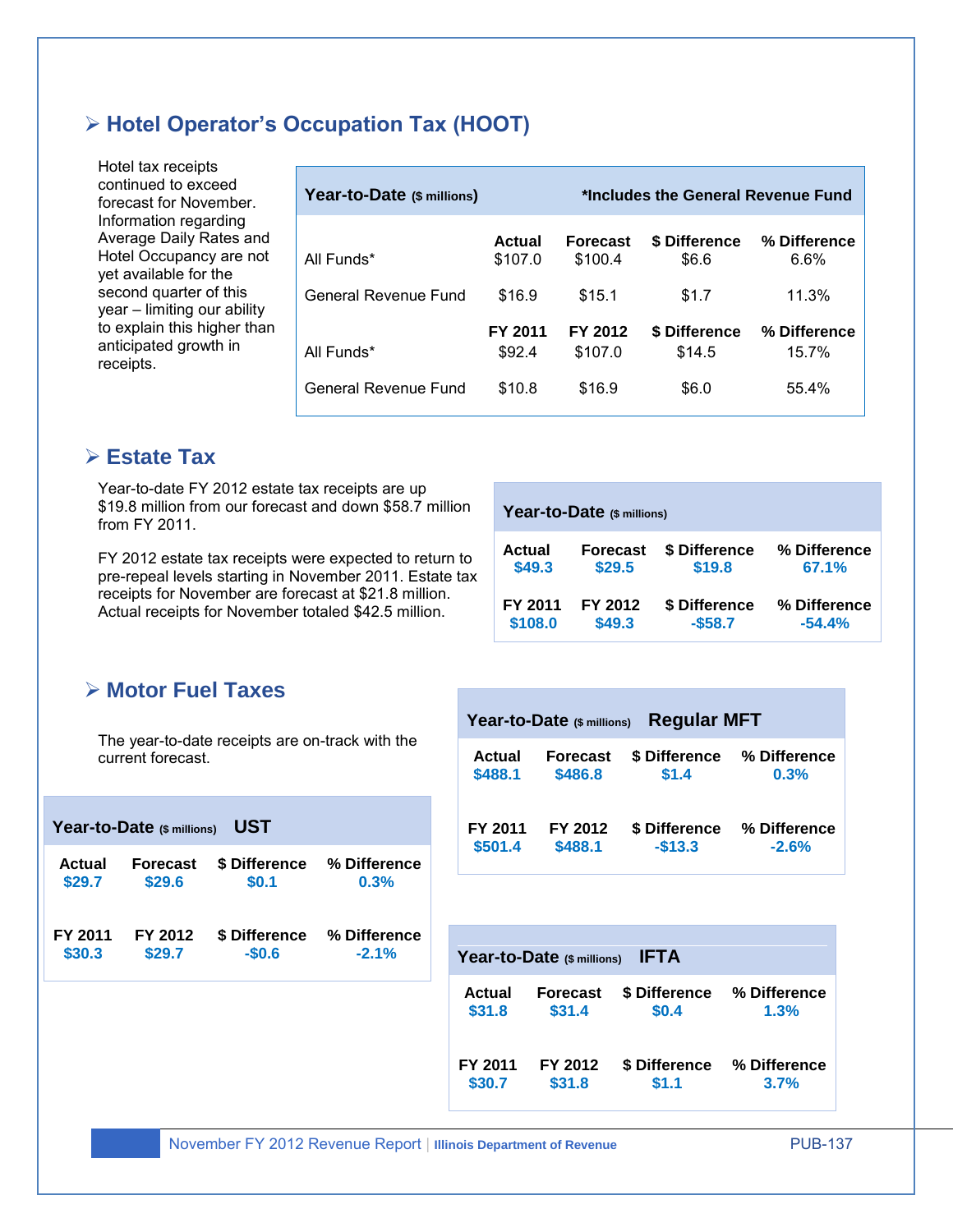# **Public Utilities Taxes**

#### **Telecommunications:**

Through the first five months of FY 2012 (July through November) receipts are running slightly above forecast.

**Electricity:** FY 2012 year-todate receipts are running at a pace 4.2 percent above the forecast. However, we still expect annual receipts to come in at the \$409 million FY 2012 forecast level for several reasons. First, FY 2008's \$410 million was the highestever receipts total experienced. Secondly, the Energy Information

|  |  |  |  |  | Year-to-Date (\$ millions) |
|--|--|--|--|--|----------------------------|
|--|--|--|--|--|----------------------------|

|                    | Actual  | <b>Forecast</b> | \$ Difference | % Difference |
|--------------------|---------|-----------------|---------------|--------------|
| Telecommunications | \$214.8 | \$211.0         | \$3.8         | $1.8\%$      |
| Electricity        | \$182.1 | \$171.1         | \$11.0        | 6.5%         |
| Natural gas        | \$28.9  | \$33.9          | $-$ \$5.1     | $-14.9%$     |
|                    | \$425.8 | \$416.0         | \$9.8         | 2.4%         |
|                    |         |                 |               |              |
|                    | FY 2011 | FY 2012         | \$ Difference | % Difference |
| Telecommunications | \$229.5 | \$214.8         | $-$14.7$      | $-6.4\%$     |
| Electricity        | \$174.8 | \$182.1         | \$7.3         | $4.2\%$      |
| Natural gas        | \$25.9  | \$28.9          | \$3.0         | 11.7%        |

Administration's (EIA) forecast of FY 2012 energy consumption is slightly below the actual annual consumption level in FY 2008. This is shown in the graph below.



**Natural Gas:** Through the first five months of the fiscal year, year-to-date FY 2012 revenues are coming in below forecast. However, considering that the peak-demand heating months are in the second half of the fiscal year, we continue to believe that we will come in at the forecast level of \$164 million.

November FY 2012 Revenue Report | **Illinois Department of Revenue** PUB-137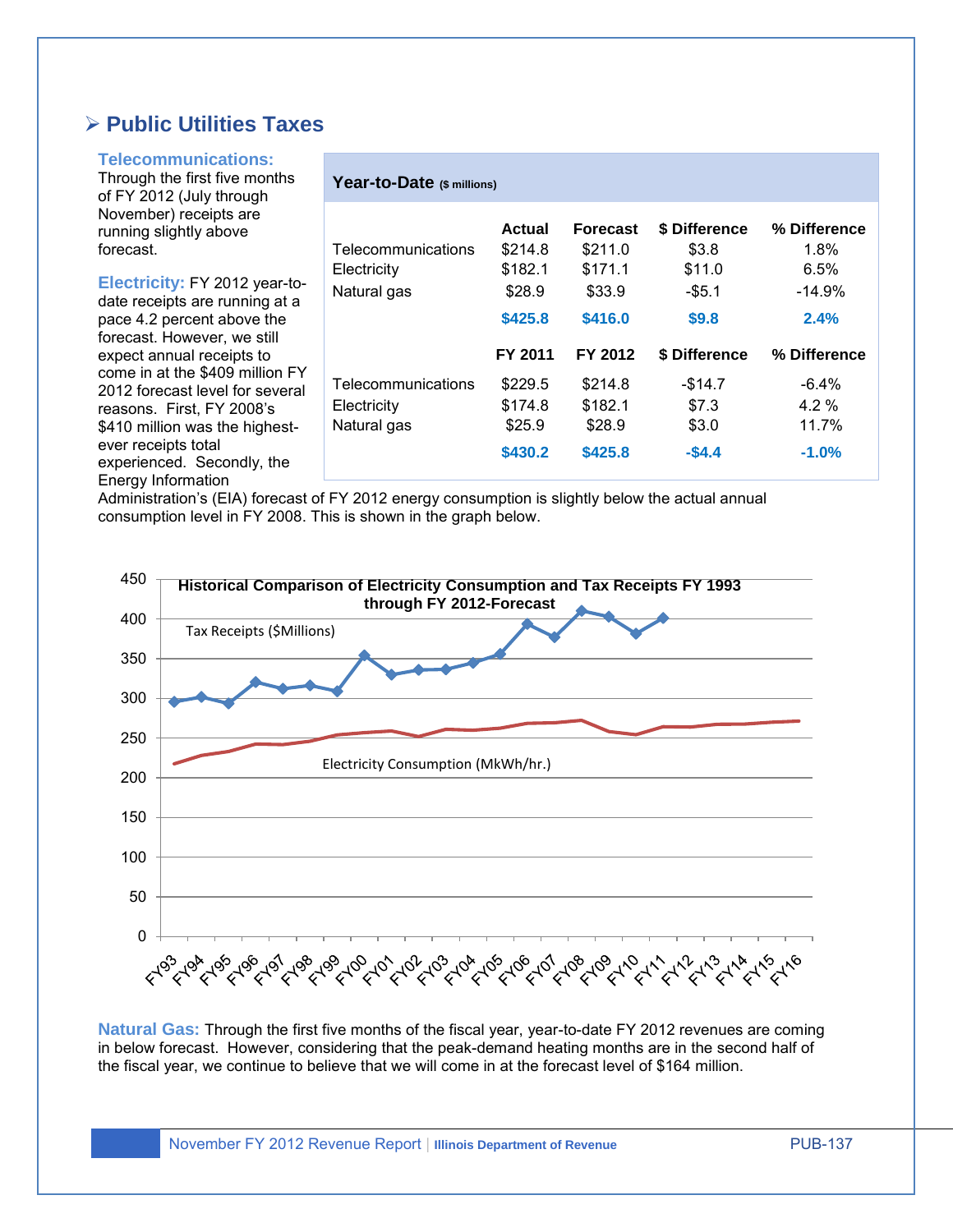### **Lottery**

#### *Common School Fund (CSF) Transfers*

Lottery ticket sales have increased 12.7 percent fiscal year- to-date through the week ending December 3<sup>rd</sup>. Instant ticket sales are the catalyst of sales growth, increasing 23.9 percent over the same time period last year. Traditional lotto style online ticket sales have declined 1.3 percent this fiscal year. Online tickets produce more net revenue to the state per dollar of sales than instant games. Even though instant ticket sales are growing quickly, the increase in

| Year-to-Date (\$ millions) |                 |               |              |  |  |  |  |  |  |  |
|----------------------------|-----------------|---------------|--------------|--|--|--|--|--|--|--|
| Actual                     | <b>Forecast</b> | \$ Difference | % Difference |  |  |  |  |  |  |  |
| \$239.0                    | \$240.9         | $-$1.9$       | $-0.8%$      |  |  |  |  |  |  |  |
| FY 2011                    | FY 2012         | \$ Difference | % Difference |  |  |  |  |  |  |  |
| \$236.0                    | \$239.0         | \$3.0         | 1.3%         |  |  |  |  |  |  |  |

returns to the state is less than the growth in sales because instant games are less profitable.

# **Riverboat Gaming**

#### *Education Assistance Fund and General Revenue Fund Transfers*

Adjusted Gross Receipts (AGR) at River's Casino in Des Plaines continues to perform very well but at the expense Harrah's Joliet, Elgin Grand Victoria, and Aurora Hollywood. AGR at all three of these casinos declined in November compared with a year ago by, respectively -13.7 percent,

-24.6 percent and -8.1 percent respectively. Joliet Hollywood also declined slightly, but the difference (-3.8%) is too small to directly attribute to River's. Of the original nine Illinois casinos, only East St. Louis Casino Queen and Rock Island experienced

| Year-to-Date (\$ millions)             |                    |                             |                          |  |  |  |  |  |  |
|----------------------------------------|--------------------|-----------------------------|--------------------------|--|--|--|--|--|--|
| Actual<br>Forecast<br>\$226.5<br>260.2 |                    | \$ Difference<br>$-$ \$33.7 | % Difference<br>$-13.0%$ |  |  |  |  |  |  |
| FY 2011<br>\$163.0                     | FY 2012<br>\$226.5 | \$ Difference<br>\$63.5     | % Difference<br>39.0%    |  |  |  |  |  |  |

growing AGR in November. Total AGR in Illinois increased 21.0 percent compared with one year ago.

Total statewide casino admissions also increased 21.8 percent for the month compared with a year ago.

Even though AGR and admissions are substantially higher than a year ago, Education Assistance Fund (EAF) transfers are not as high as one might expect. A statutory provision requires the Illinois Gaming Board set aside an amount equal to 15 percent of AGR from the Rivers Casino for payment to the Horse Racing Equity Fund. The Illinois Gaming Board has been accruing for this payment which reduces the amount of money available for transfer to the EAF.

Also, the new tax year for casinos begins January 1, 2012 which means all casinos will revert to the tax schedule that has them paying only 15 percent on their first \$25 million in AGR. These provisions will substantially depress transfers in the early part of the calendar year 2012.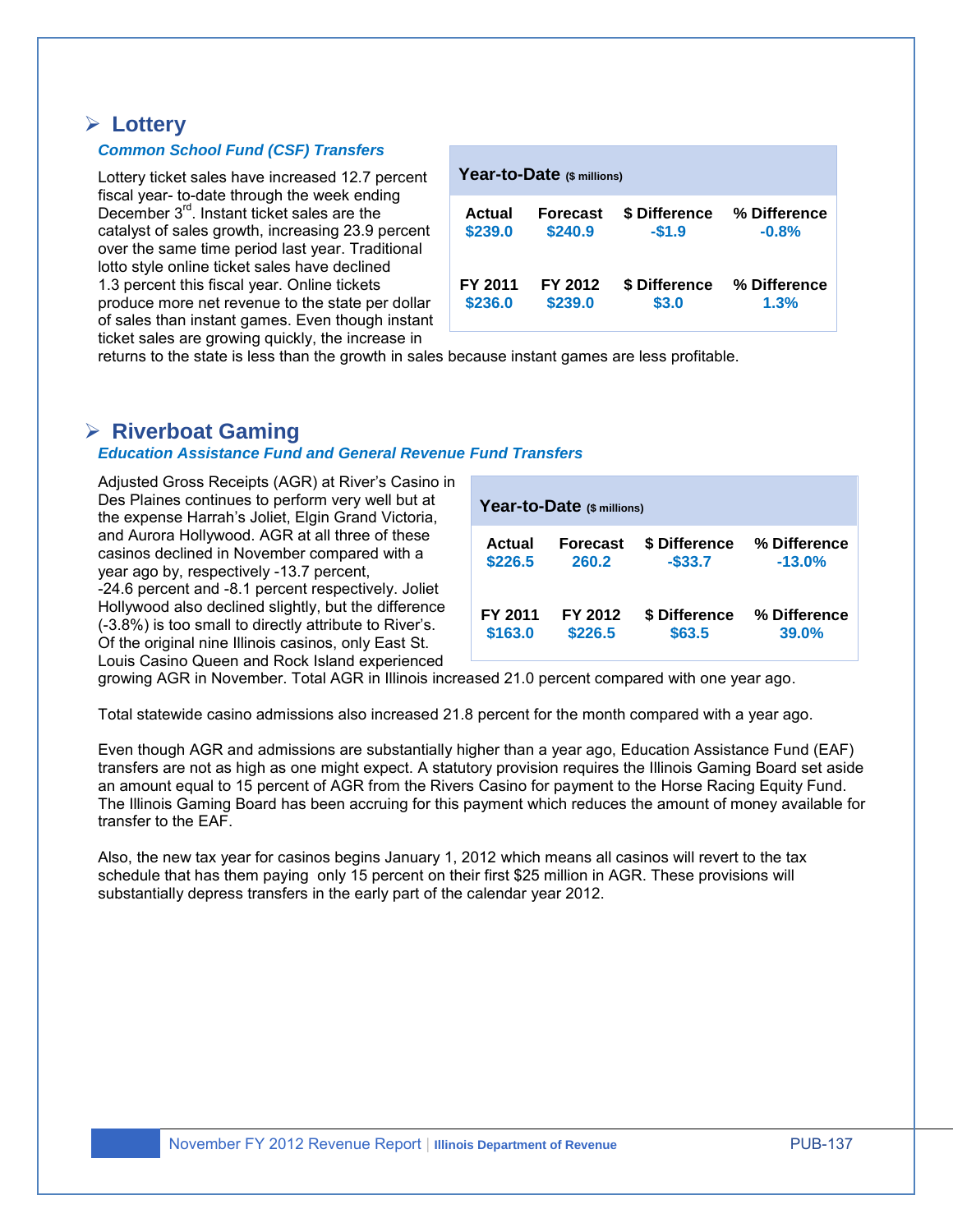# **Real Estate Transfer Tax (RETT)**

Through the first five months of the fiscal year, the year-to-date FY 2012 revenues are running at a pace of 11.2 percent above last year's receipts and modestly above forecast.

According to the Illinois Association of Realtors (IAR), statewide home sales in October were up 15.3 percent from last October, but the median price was down 10.3 percent for the same period. This trend that has been exhibited throughout the fiscal

| Year-to-Date (\$ millions) |                 |               |              |  |  |  |  |  |  |  |  |
|----------------------------|-----------------|---------------|--------------|--|--|--|--|--|--|--|--|
| Actual                     | <b>Forecast</b> | \$ Difference | % Difference |  |  |  |  |  |  |  |  |
| \$17.6                     | \$16.9          | \$0.6         | 3.8%         |  |  |  |  |  |  |  |  |
| FY 2011                    | FY 2012         | \$ Difference | % Difference |  |  |  |  |  |  |  |  |
| \$15.8                     | \$17.6          | \$1.8         | 11.2%        |  |  |  |  |  |  |  |  |

year, with nearly 70.0 percent of all homes sold being under \$200,000.

**Illinois Department of Revenue, Research Division** 

**Director of Research**: Natalie Davila **Research Analysts:** Andy Chupick

Phil Manheim Tom Regan Hector Vielma Hans Zigmund

**<http://tax.illinois.gov/AboutIdor/TaxResearch/TaxResearch.htm>**